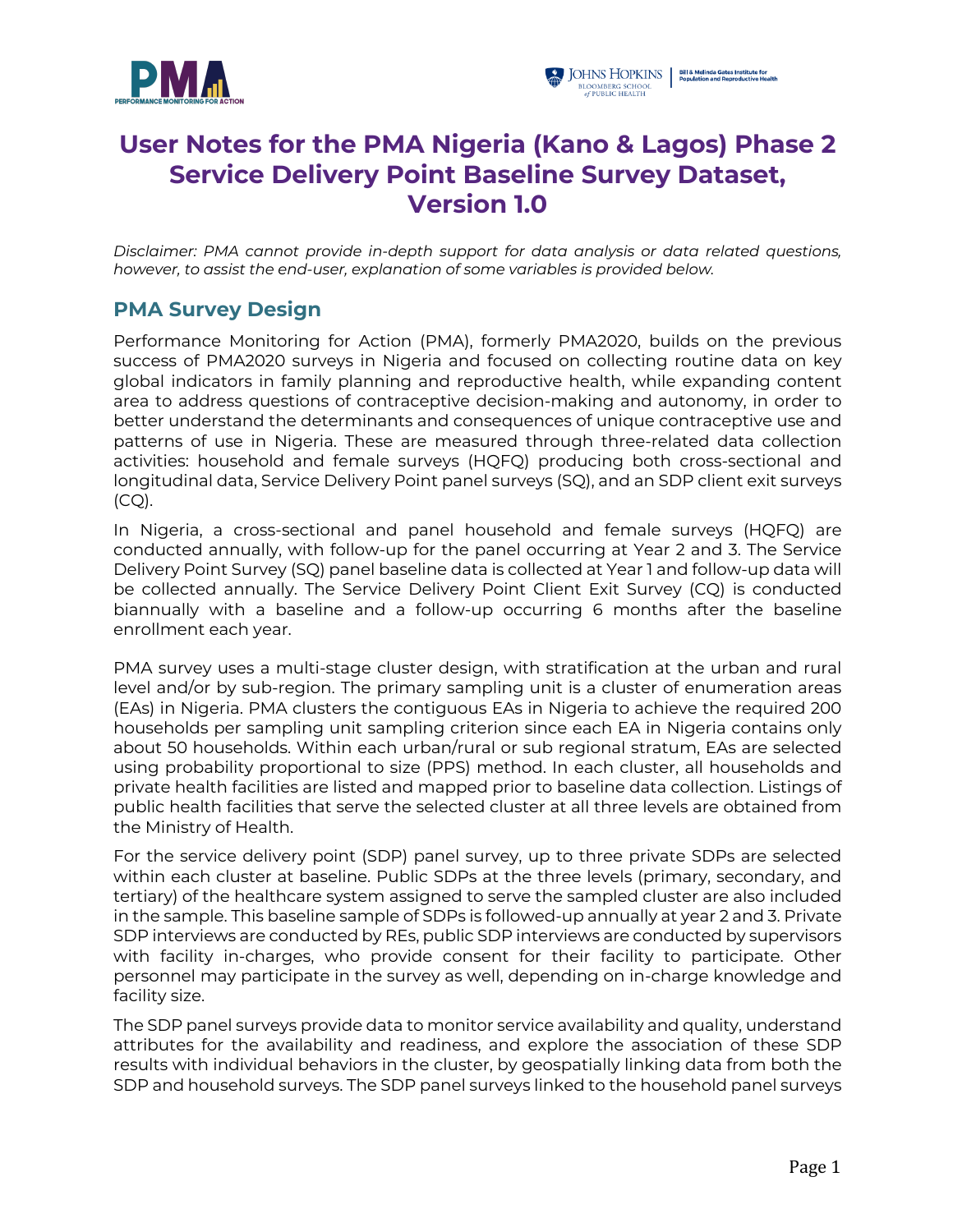



will inform government policies and programs regarding the influence of service environment on service utilization behaviors among a population.

## **Sampling**

Nigeria Phase 2 (NGP2) Service Delivery Point Survey includes 25 enumeration areas (EAs) in Kano and 52 EAs in Lagos. The EAs were drawn using the same stratified cluster design with urban-rural strata from the National Population Commission's master sampling frame. The results are representative at the state level. The final sample included 66 facilities in Kano and 127 facilities in Lagos which completed the interview. Data collection was conducted between December 2020 and February 2021.

## **Materials included in this Data Zipped File**

This data zipped file includes:

- 1. Service delivery point questionnaire pdf file
- 2. User notes pdf file
- 3. Dataset in 3 file formats: .csv, .xlsx and Stata .dta

## **Codebook**

The latest version of the PMA Service Delivery Point Survey master codebook can be downloaded from the https://www.pmadata.org/data-codebooks.

## **General Variables**

**SIF variables:** Date and time variables are provided in both string format and as Stata Internal Format (SIF) values. The variable name of any variable that has been changed into SIF is appended with SIF (e.g. **today** and **todaySIF**).

**Select multiple variables**: Some questions allow for the selection of multiple answers. These variables are in string format and the values are the concatenation of answer choices (e.g. if a service delivery point respondent said that the community health volunteers provide male condoms, pill and injectables, the response for this variable would read "male\_condoms pill injectables"). Multi-select options are generally, though not always, transformed into binary variables for analysis.

## **Variable Response Options**

**Select one**: Most select one numeric variables have consistent values for option choices across all PMA countries (e.g. **marital\_status**==1 is equivalent to currently married in all PMA countries). Exceptions include the variables which have country-specific options and numbering. For examples:

- Geographic variable (e.g. **region**, **county**): geographic variable names and response options vary across countries
- **facility\_type**: facility types vary across countries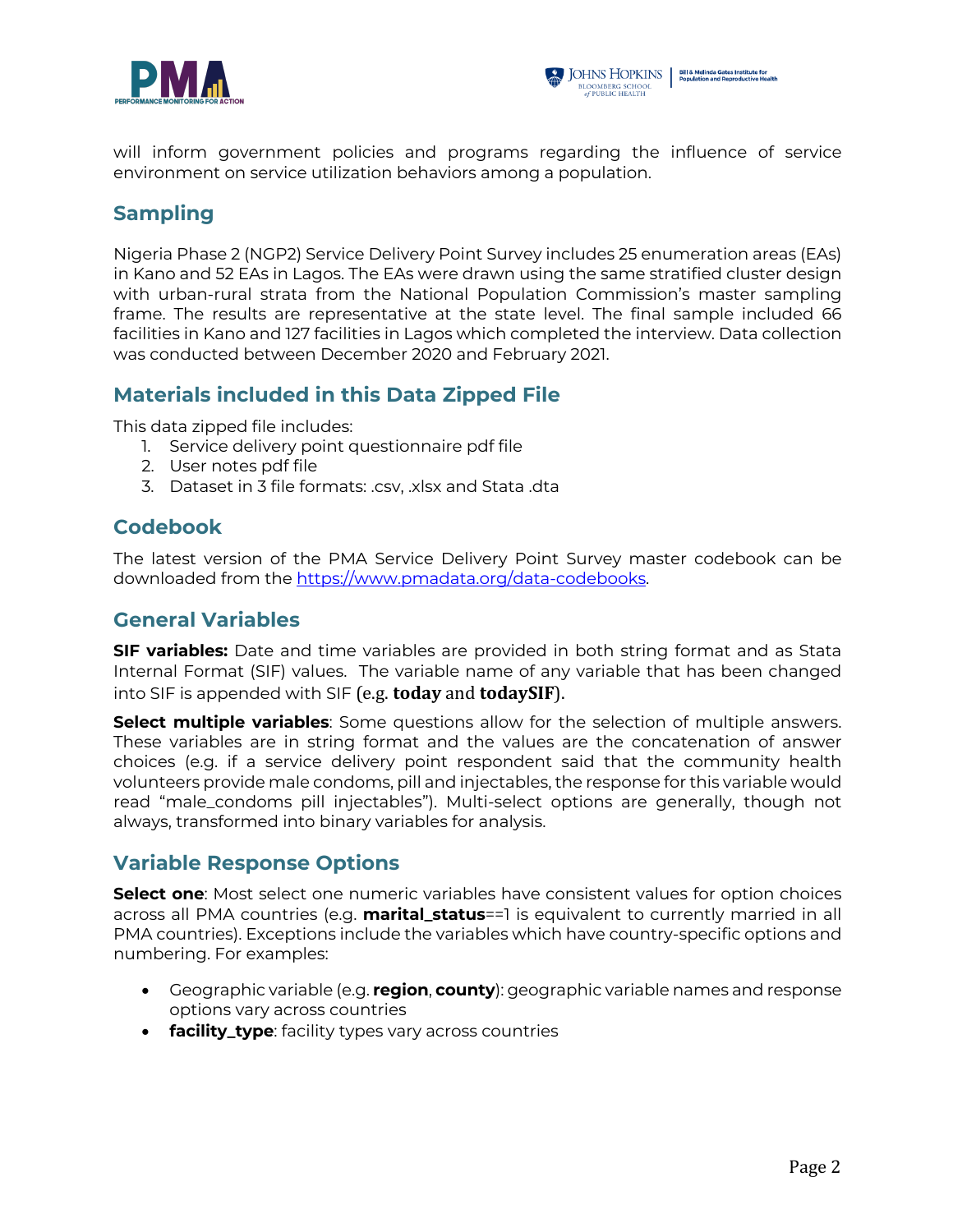



**Select multiple**: Similarly, most select multiple variables have the same response options across all PMA countries, with exceptions for variables with choices that are country specific.

*See the PMA Service Delivery Point Master Codebook for complete details on variables and answer choices for each survey.*

## **Specific Variables**

**metainstanceID**: A unique ID generated by ODK for each SQ survey form submitted to the central server. This variable is unique for each facility within a survey.

**facility\_ID:** Facility names are masked with unique ID numbers. This variable is unique across different PMA surveys. Hence, facility\_ID is also merge key for combing the data with other datasets for panel analyses.

**PMA2020\_faclity\_ID**: For facilities that were included in the previous PMA2020 (2014-2018) surveys, this variable provides their PMA2020 IDs. Th observation would be missing for new facilities which were not part of the PMA2020 surveys. For ones that have PMA2020 IDs, it is unique across different surveys.

**EA\_ID**: The primary sampling unit masked with a unique number for anonymity. The same unique number is applied to the same EA across multiple PMA survey phases.

**RE\_ID**: Identification number of the resident enumerator (RE), or interviewer. RE names are masked with unique numbers. The same unique number is applied to the same RE across different PMA survey phases.

**PMA2020\_RE\_ID**: For the resident enumerators (REs), or interviewers, who were involved in the previous PMA2020 surveys (2014-2018), this variable provides their IDs from PMA2020 surveys. This ID is unique across different surveys.

**ClusterServed#:** Some SDPs serve more than one cluster. The ClusterServed# variables indicate the additional clusters that a given facility serves, if any. Information regarding which clusters an SDP serves comes from the country/local government. Only public facilities are assigned to serve more than one cluster.

#### **Combining the Data with Other Datasets**

The merge key variable **facility\_ID** can be used to combine the Phase 2 SQ data with Phase 1 SQ Baseline dataset. Before performing the merge, rename your variables of interest by adding prefixes or suffixes to prevent the data loss. Of the total 212 SDPs in the Phase 2 dataset, 192 SDPs merges with the Phase 1 dataset. The 16 SDPs not merging to the Phase 1 dataset are the new SDPs added to this phase.

#### **GPS Variables**

GPS coordinates are not released in this dataset.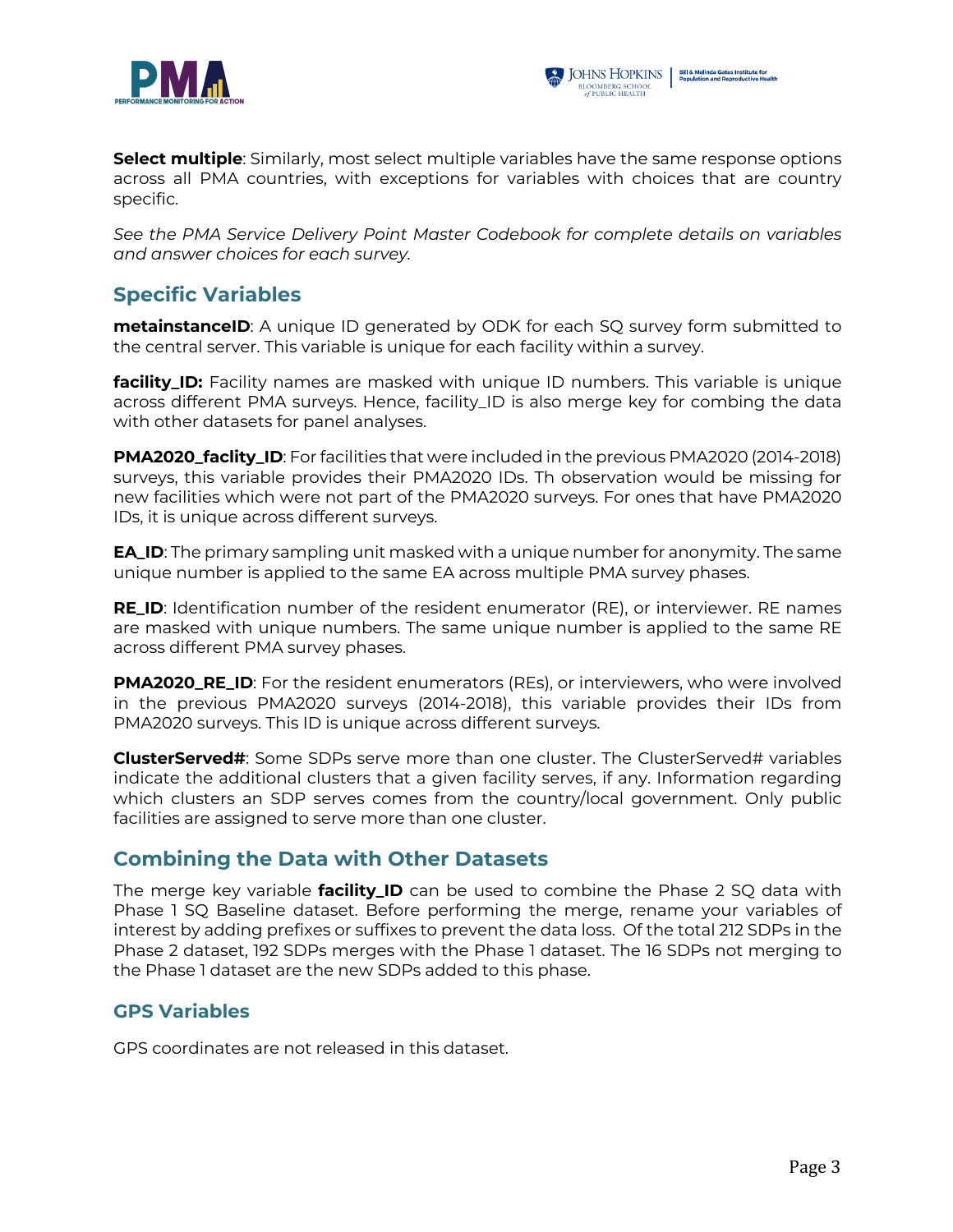



In Stata, Missing data is expressed as "." in the cell. Generally, Stata commands perform computations of any type handle missing data by omitting the row with the missing values. However, this may vary across commands. PMA does not impute missing values. Missing data in datasets should be studied and/or treated before proceeding to analysis.

#### *Reasons for missing data:*

#### *Normal situations:*

- 1. Incomplete forms: If a household, female, or SDP form is not marked as completed (**HHQ\_result**, **FRS\_result**, **SDP\_resu**l**t** and **CEI\_result** not equal to 1), the observation is likely to miss most of the information. Incomplete forms should not be included in the analysis.
- 2. Observations that are ineligible for subsequent forms: Only eligible respondents will receive subsequent forms. For example, males and ineligible females will not receive female questionnaires in family planning surveys, hence their observations will have all missing values in female forms.
- 3. Question not administered due to skip logic: PMA surveys use ODK's skip logic function. The subsequent questions are administered selectively based on the respondent's previous answers. Irrelevant or inapplicable questions are skipped. For example, a woman who is not a contraceptive user will not be asked questions about contraceptive usage subsequently.

#### *Uncommon situations:*

- 1. Lost forms: Due to technical constraints in some challenging data collection areas, forms can be lost in the process of data submission. Although most forms were recoverable, there are occasionally a few that cannot be found. For example, an observation from an eligible woman with completed female form information but missing household form information, or vice versa. These observations may be dropped based on analysis needs.
- 2. Missing due to incorrect skip logic: PMA surveys were conducted under rigorous quality control. However, in rare cases, there can be incorrect skip logic, which skipped a question that was supposed to be administered, resulting in missing values. These errors are documented in the PMA codebook, which can be downloaded from PMA website. It's not necessary to drop the entire observation since this will likely affect only a few questions.

#### *Distinguish missing data from negative values:*

- 1. -99: No response. The respondent was administered with the question but did not provide an answer. PMA survey requires consent from the respondent and the respondent has the right to refuse to answer any questions at any point. -99 is recorded to reflect that the respondent did not provide an answer to a certain question.
- 2. -88: Did not know. The respondent consented to answer a specific question but without knowing the answer.